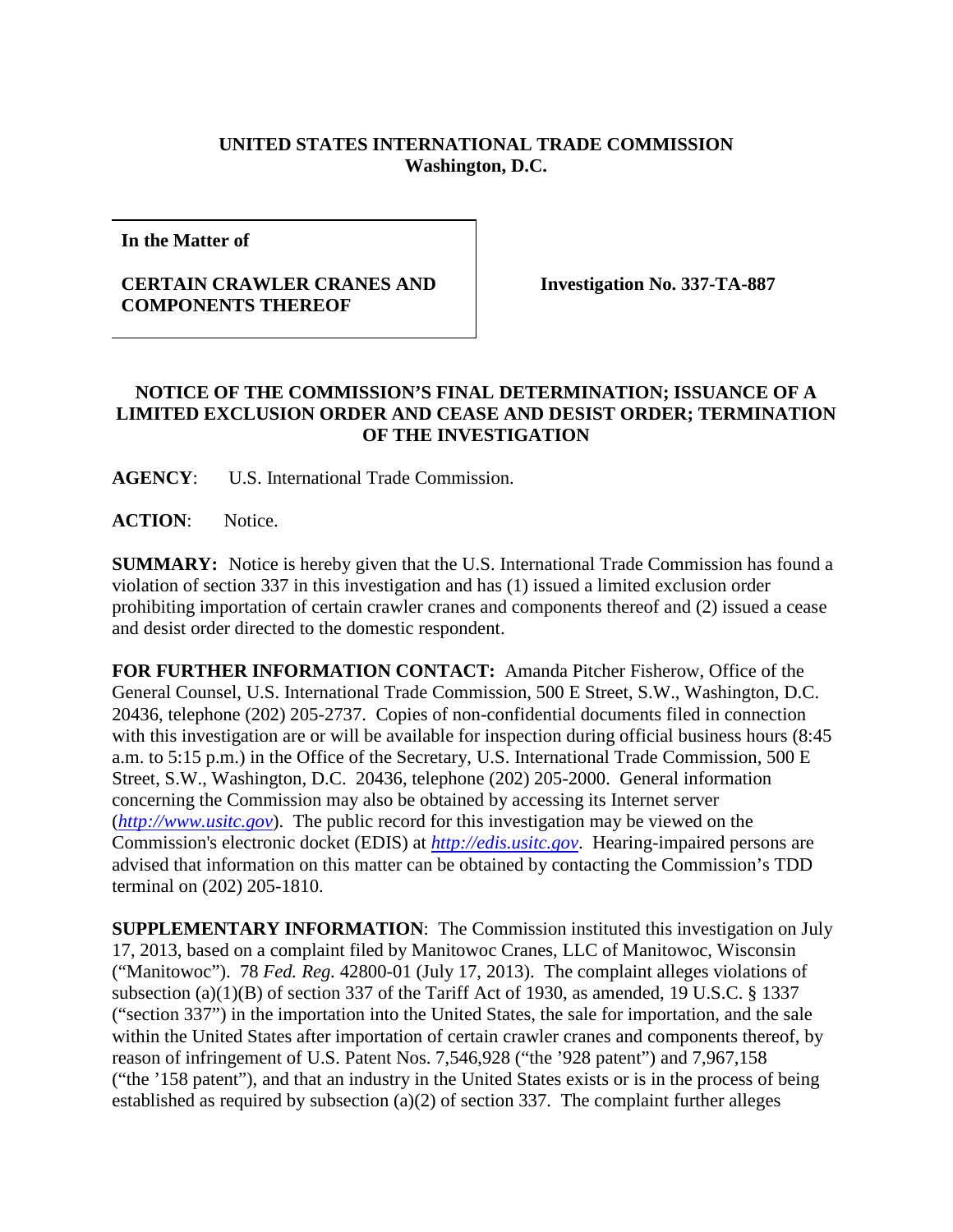violations of subsection (a)(1)(A) of section 337 by reason of trade secret misappropriation, the threat or effect of which is to destroy or substantially injure an industry in the United States or to prevent the establishment of such an industry. The Commission's notice of investigation named Sany Heavy Industry Co., Ltd. of Changsha, China, and Sany America, Inc. of Peachtree City, Georgia (collectively, "Sany") as respondents. The Office of Unfair Import Investigations ("OUII") was also named as a party.

On July 11, 2014, the ALJ issued his final initial determination ("ID") finding a violation of section 337 with respect to claims 1, 2, 5, 8, and 23-26 of the '928 patent and misappropriation of Trade Secret Nos. 1, 6, 14, and 15. The ALJ further found no violation of section 337 with respect to claims 6, 10, and 11 of the '928 patent, claim 1 of the '158 patent, and Trade Secret Nos. 3 and 4.

On July 28, 2014, OUII, Manitowoc, and Sany each filed a petition for review. On August 5, 2014, the parties replied to the respective petitions for review.

On September 19, 2014, the Commission determined to review the final ID and solicited briefing from the parties on questions concerning violation, remedy, bonding, and the public interest. 79 *Fed. Reg.* 57566-68. Specifically, the Commission determined to review the ALJ's findings with respect to: (1) importation of the accused products; (2) infringement of the asserted patents; (3) estoppel; (4) the technical prong of the domestic industry requirement; and (5) the asserted trade secrets. The parties provided initial submissions to the Commission's questions on October 1, 2014, and responsive submissions on October 8, 2014.

On December 3, 2014, the Commission determined to request additional briefing. Notice (December 3, 2014). On December 12, 2014, the parties filed initial submissions in response to the Commission's notice and filed response submissions on December 19, 2014.

After considering the final ID, written submissions, and the record in this investigation, the Commission has determined to affirm-in-part and reverse-in-part the final ID and to terminate the investigation with a finding of violation of section 337. Specifically, the Commission: (1) finds the asserted method claims of the '928 patent are not infringed; (2) finds the asserted method claim of the '158 patent is not infringed; (3) finds that claims 23-26 of the '928 patent are infringed by at least one product; (4) takes no position on the ALJ's estoppel findings; (5) finds that the domestic industry requirement has been met; and (6) finds Trade Secret Nos. 1, 3, 4, 6, 14, and 15 are protectable and have been misappropriated. The Commission has issued its opinion setting forth the reasons for its determination. Commissioner Kieff concurs in the outcome and has filed an opinion concurring in result and dissenting in part.

Having found a violation of section 337 in this investigation, the Commission has determined that the appropriate form of relief is: (1) a limited exclusion order prohibiting the unlicensed entry of certain crawler cranes and components thereof that (a) infringe one or more of claims 23-26 of the '928 patent and are manufactured by, or on behalf of, or are imported by or on behalf of the Respondents or any of their affiliated companies, parents, subsidiaries, agents, or other related business entities, or their successors or assigns; and/or (b) are manufactured